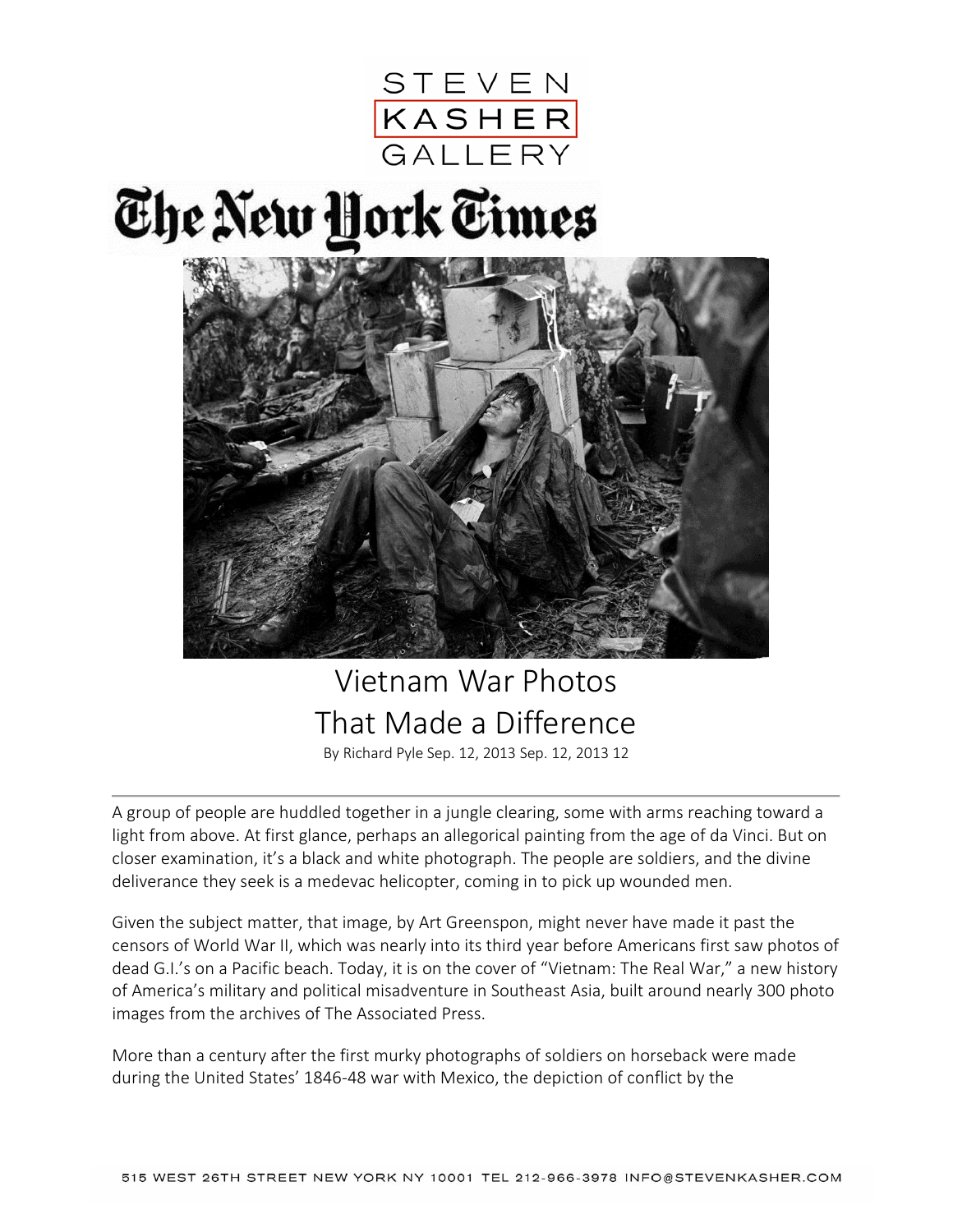

[camera](http://www.nytimes.com/2013/09/05/arts/design/images-of-the-vietnam-war-that-defined-an-era.html) finally came into its own in Vietnam. By then, the once-static snapshots of men in camps or posing with their cannons had become museum curiosities.

Robert Capa had famously captured the image of a "falling soldier" in Spain's civil war in 1936, and during the next decade photographers in World War II wielded their cumbersome Speed Graphics to record war from Europe to the Pacific. Joe Rosenthal's hasty shot of Marines raising an American flag on a sulfurous island called Iwo Jima became the war's best-known photograph, and a metaphor for the impending Allied victory.

As other wars flared and faded, photographers made pictures — many excellent, but few as arresting to the eye or mind as Rosenthal's. Then, in the early 1960s, came Vietnam. It was there, in the jungles, fields and French colonial cities, that still photography became the great medium for telling the story of war. Even television, making its own battlefield debut in Vietnam, lacked the impact of the small 35-millimeter camera, the tool of choice for photojournalists.

Journalism in Vietnam, however, was different for more reasons than that. For the first time since the early days of the Republic, Americans were in a war without censorship. Correspondents were subject to "ground rules" that protected military security, but, unlike in World War II and Korea, officials did not screen news copy or vet photographs.

Founded by New York newspapers in 1846 to provide speedier battle reports from Mexico, The A.P. has long been a dominant force in American and global journalism. This is especially true in wartime, when it always marshals the staff and the means for full-bore coverage. At its Manhattan headquarters, a reporter who died with Custer at Little Bighorn in 1876 leads a wallof-honor display of 31 A.P. reporters and photographers lost in wars.

In Vietnam, The A.P.'s Saigon bureau was the largest and most experienced news unit covering the war, brimming with exceptional talent and a professional commitment that helped it earn six Pulitzer Prizes, four of them for photography, during the 15-year conflict.

For those of us who reported that war with notebooks, typewriters and cameras, it's not easy to grasp the reality that a half-century has passed since then, not to mention how advances in technology have revolutionized combat reporting. No journalist in Vietnam ever sent a story or photo to the home office from atop a moving tank.

For many, even those who went on to cover more wars (five, in my case), Vietnam will always be memory's Main Event, with an inexplicable magnetism that keeps an aging fraternity of "old hacks" in regular contact to this day.

As the intrepid and oft-wounded photographer Tim Page has written, Vietnam was for journalists "the ultimate in experience, laden with a magic, a glamorous edge that no one who went through it can truly deny."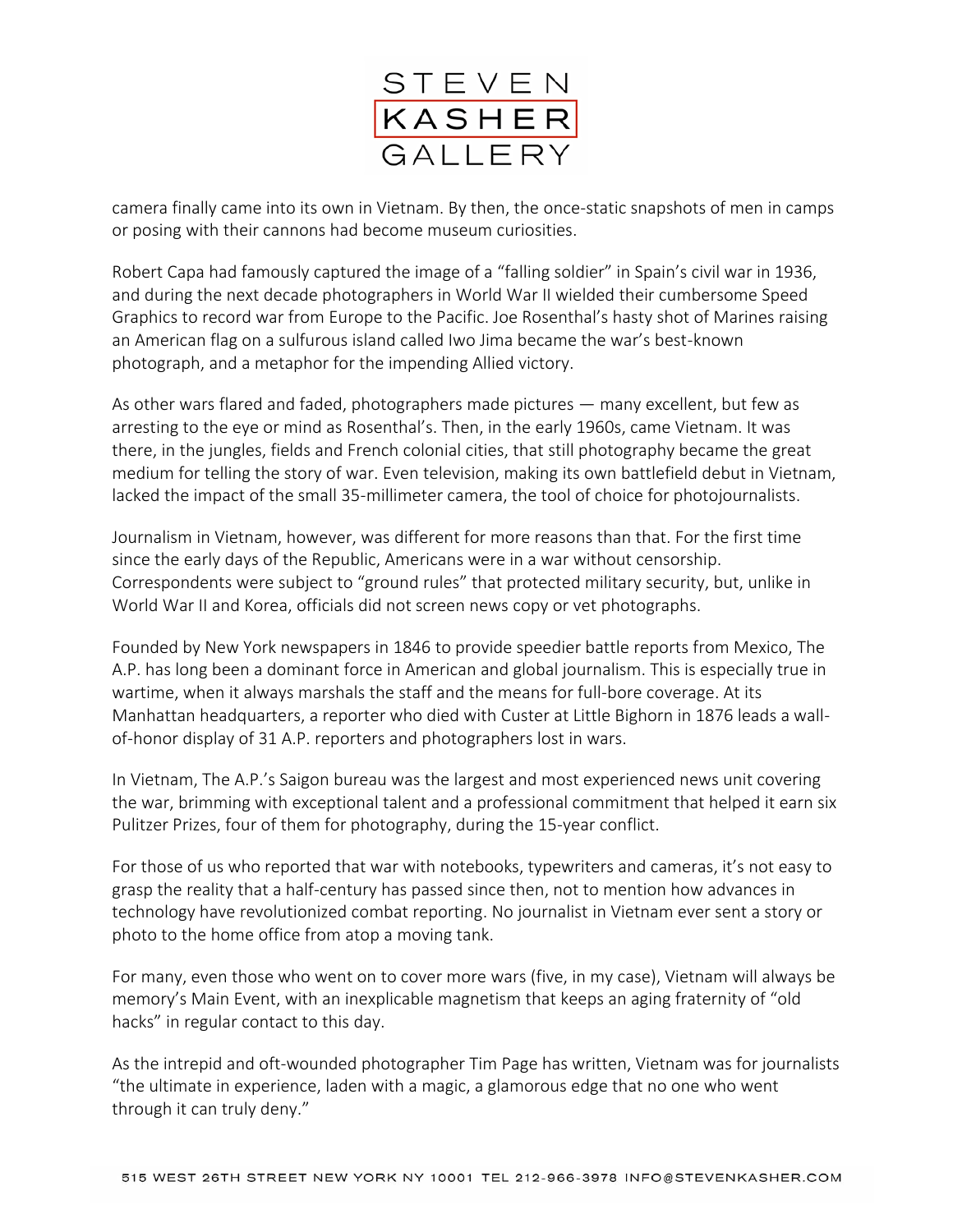

What made it so? And what prospect is there that another book filled with evocative text and pictures will not only remind surviving Vietnam-era journalists of that experience, but also draw the attention of younger generations that, we are led to believe, are pretty much oblivious to that turbulent part of American history?

As this photographic history — a joint project of A.P. and the New York-based publisher Abrams — dramatically suggests, the key to understanding Vietnam in its own time lay not in the battlefield reporting or the first-time presence of television, and certainly not in "news analyses" by Washington pundits and politicians making military-guided V.I.P. visits to the "front."

"Dramatic as it was, television footage in what was called the 'living room war' never matched the compelling still photos that, over and over, revealed the bitter nature of the Vietnam conflict,'' said Hal Buell, who was A.P.'s director of photography in New York during that era. "The still photograph will always be part of the historical record."

Mr. Buell, the author of several books on photojournalism, said The A.P.'s history showed "the singular quality of Vietnam's combat photography, and can help put down the nonsense that socalled citizen journalism is a meaningful source of fact about strife, or any other subject."

"The expertly framed scenes in the book trivialize the journalistic mishmash from phone cameras, seen more often on television than in print media," he said.

What the still camera managed to do better than words or film was both to tell a story as it occurred and to create a permanent record of events important and mundane — but especially what Pete Hamill, in a eloquent introduction, describes as "the thing that mattered most … the truth. The elusive, frustrating truth."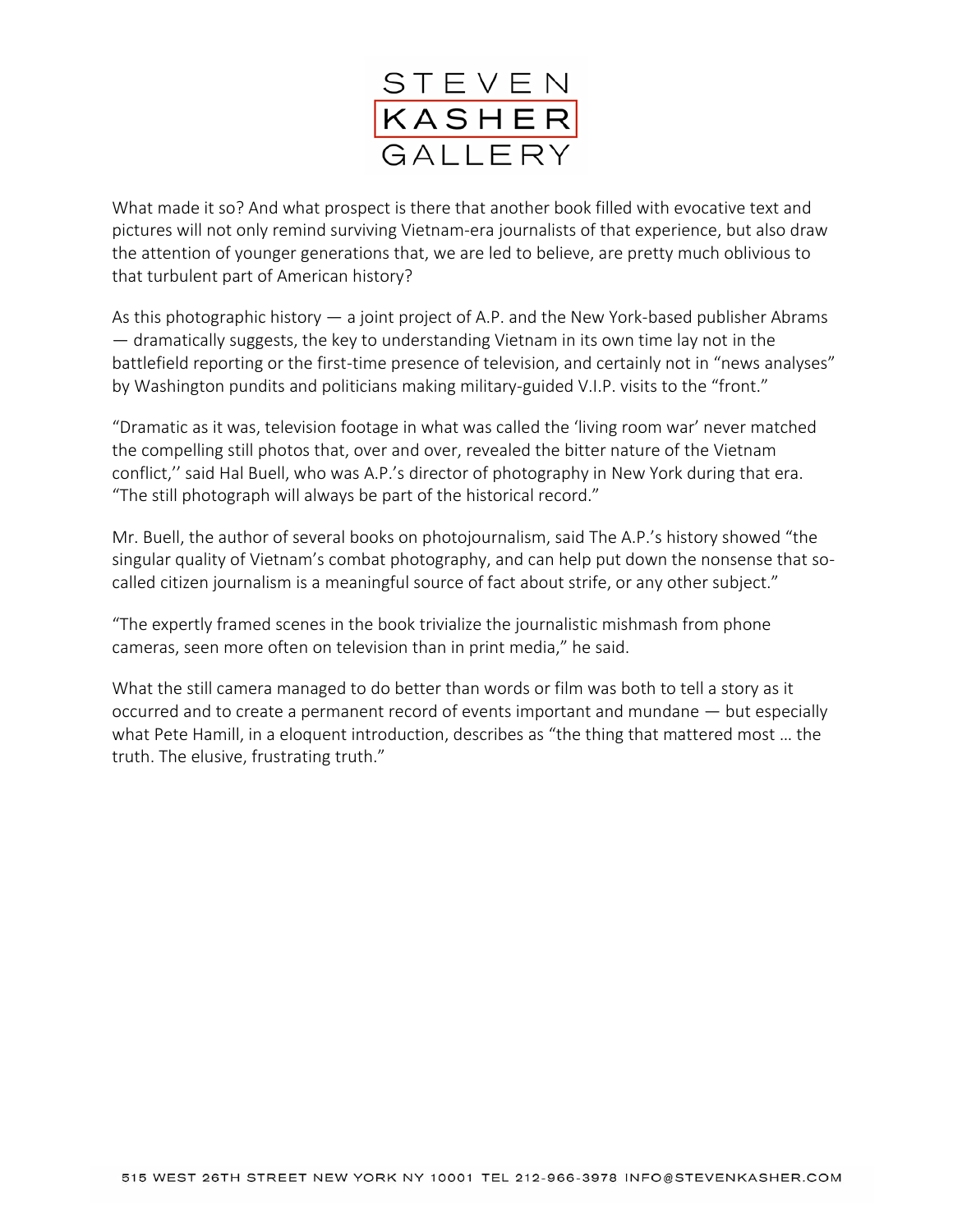



Horst Faas/Associated Press A farmer helplessly held the body of his dead child as South Vietnamese troops looked on. March 19, 1964. The child had been killed as government forces pursued guerrillas into a village near the Cambodian border. This photograph was included in a portfolio that received the 1965 Pulitzer Prize.

It is there, that truth, in a handful of exceptional photographs featured in this heavyweight collection, images already more than familiar to those who have their own memories of that time, or have studied it since:

Malcolm Browne's shocking photo of a Buddhist monk dying in a grisly suicide by fire on a Saigon street in 1963, to protest the harsh policies of the United States-backed South Vietnamese regime. Mr. Browne, A.P.'s Saigon bureau chief at the time, was the only Western journalist present with a camera because his colleague, the photo editor [Horst Faas,](http://lens.blogs.nytimes.com/2012/05/10/a-parting-glance-horst-faas/) had insisted that A.P. reporters always carry one.

Mr. Faas's photo of a Vietnamese farmer showing the body of his dead infant to a group of South Vietnamese soldiers on an armored vehicle, as if to say, "Look here, see what you have done." This image (*above*) was one of many in a 1965 prize-winning portfolio.

Eddie Adams's picture of South Vietnam's police commander summarily executing a captured Vietcong guerrilla officer on a Saigon street during the 1968 Tet Offensive — an image widely considered the picture of the war, but one that Mr. Adams would not display in his New York studio in later years because he felt it didn't tell the whole story.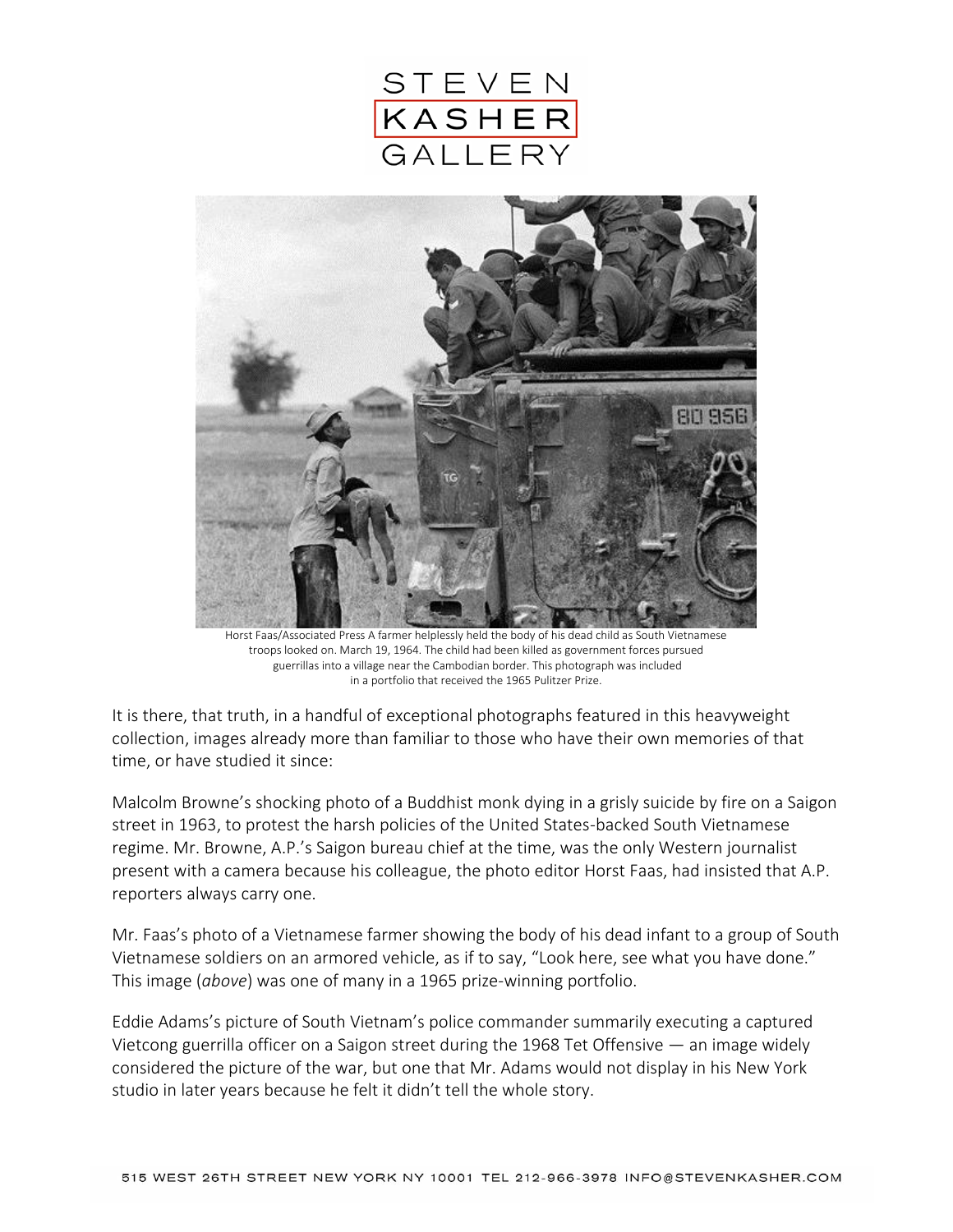

Nick Ut's unforgettable image of 9-year-old Kim Phuc running down a road, her clothes burned off and her skin peeling, as she and others fled a napalm bombing attack by South Vietnamese planes on an enemy position — widely regarded as the other picture of the war. Mr. Ut now works in Los Angeles, taking pictures of Hollywood celebrities and sports, and often joins Kim Phuc to recount their Vietnam story to audiences.

Henri Huet's photo series about a United States Army medic, though wounded himself, caring for another badly injured G.I. during a daylong firefight. The main photo (*below*) was on the cover of Life magazine and earned the supremely talented Mr. Huet a Robert Capa Award, given by the Overseas Press Club for courageous photojournalism. Mr. Huet, whom Mr. Faas described as going to war "the way other people go to the office," died in a helicopter shootdown over Laos in 1971.

Sal Veder's image of an American prisoner of war greeting his family on his return to freedom in 1973 — a Pulitzer Prize winner and the only one of these photos with a purely American theme.

Dang Van Phuoc's picture of a burly American soldier helping a tiny, aged Vietnamese woman, ignored by other villagers who feared having to take responsibility for her. Mr. Phuoc, utterly fearless and wounded so often he lost count, once carried a wounded G.I. twice his weight to safety but never caught up with the communist thugs who killed his father, a village chief. Today he heads a three-generation family in California, the American immigrant dream incarnate.

The book is also sprinkled with kernels of history perhaps most recognizable to old Saigon hands. A 1964 letter from Browne to The A.P.'s New York bureau describes American officials in Saigon as naïve "babies turned loose in a tiger's cage," while cautioning editors not to let that personal opinion "get anywhere near a teletype machine."

There is the typewritten page in which the ace reporter Peter Arnett quotes an anonymous United States Army major at Ben Tre as saying, "It became necessary to destroy the town to save it" — arguably the most famous quote of the war.

If any single individual's ghostly presence is felt in this book, it would be that of [Horst Faas,](http://lens.blogs.nytimes.com/2012/05/12/horst-faas-a-last-hurrah/) who, while compiling a personal portfolio of stunning photographs and earning the first of two Pulitzer prizes, was rewriting the how-to book on war photography. Anyone who worked closely with him would not quarrel with David Halberstam's description of him as "nothing less than a genius."

It was Mr. Faas who recruited Saigon's street photographers and freelancers into "Horst's Army," doled out free film and told them to come back with pictures, for which he paid in United States dollars; who demanded that A.P. writers carry cameras and know how to use them — something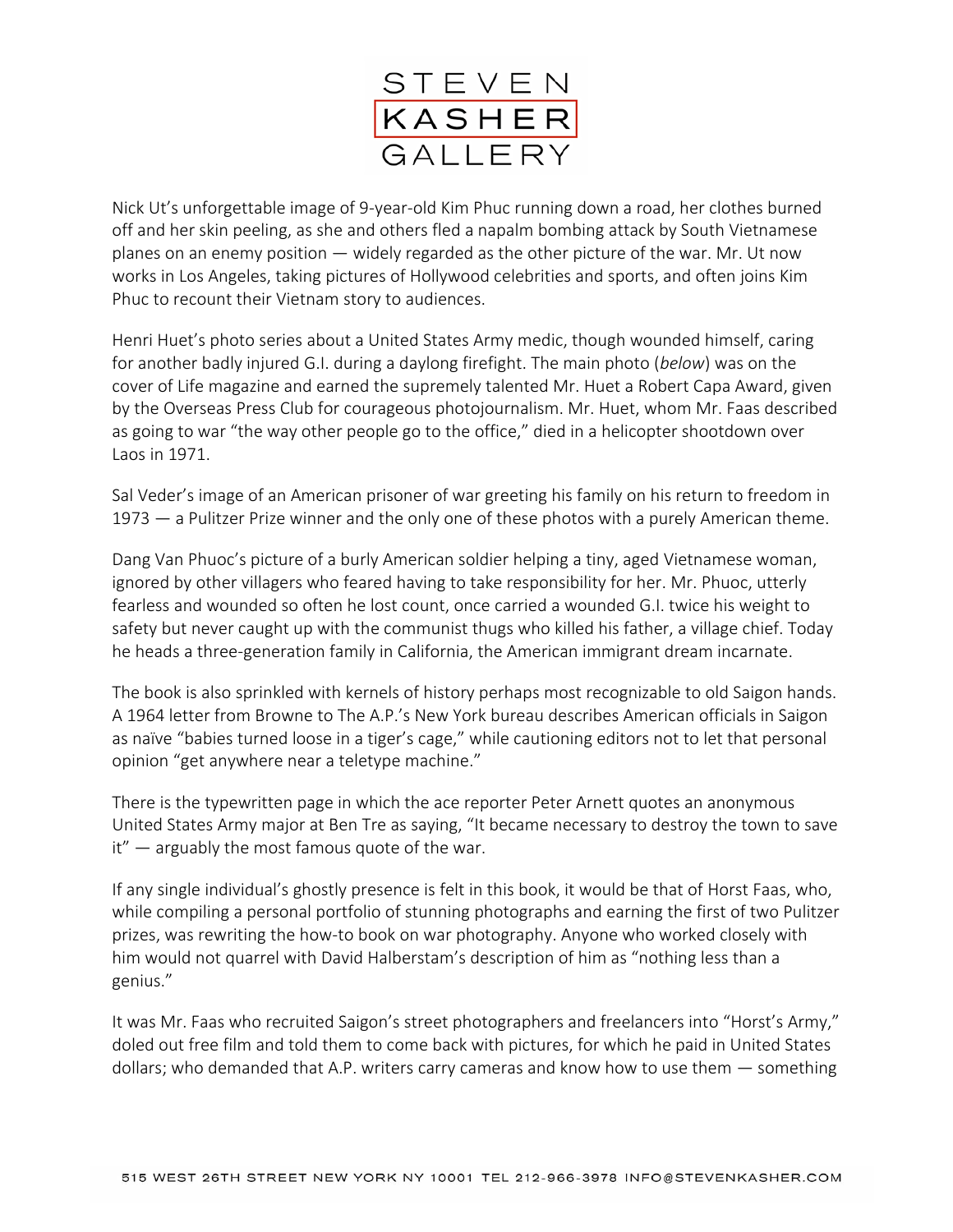

not done in previous wars — and that his staff photographers take accurate notes and get names, ages and hometowns. Their bylines also appeared regularly on A.P. newswires.

Mr. Faas and Mr. Arnett formed a dynamic duo to double the coverage on major stories, a tactic that paid off in headlines and became common practice for A.P. staffers.

His own work "was clear, precise and storytelling," said Mr. Buell, the former A.P. photography director. "His understanding of war, combined with his talent, delivered images of lasting impact."



Photo courtesy Richard Pyle/Associated Press The Associated Press staff photographer Henri Huet, left, and Richard Pyle, A.P.'s Saigon bureau chief, on bicycles in Cambodia. 1970.

Some of the impact echoed at the top. When President John F. Kennedy saw the photo of the burning monk, he reportedly remarked, "We've got to do something about that regime." Nine years later, President Richard Nixon and an aide speculated about whether the "napalm girl" photo was somehow faked.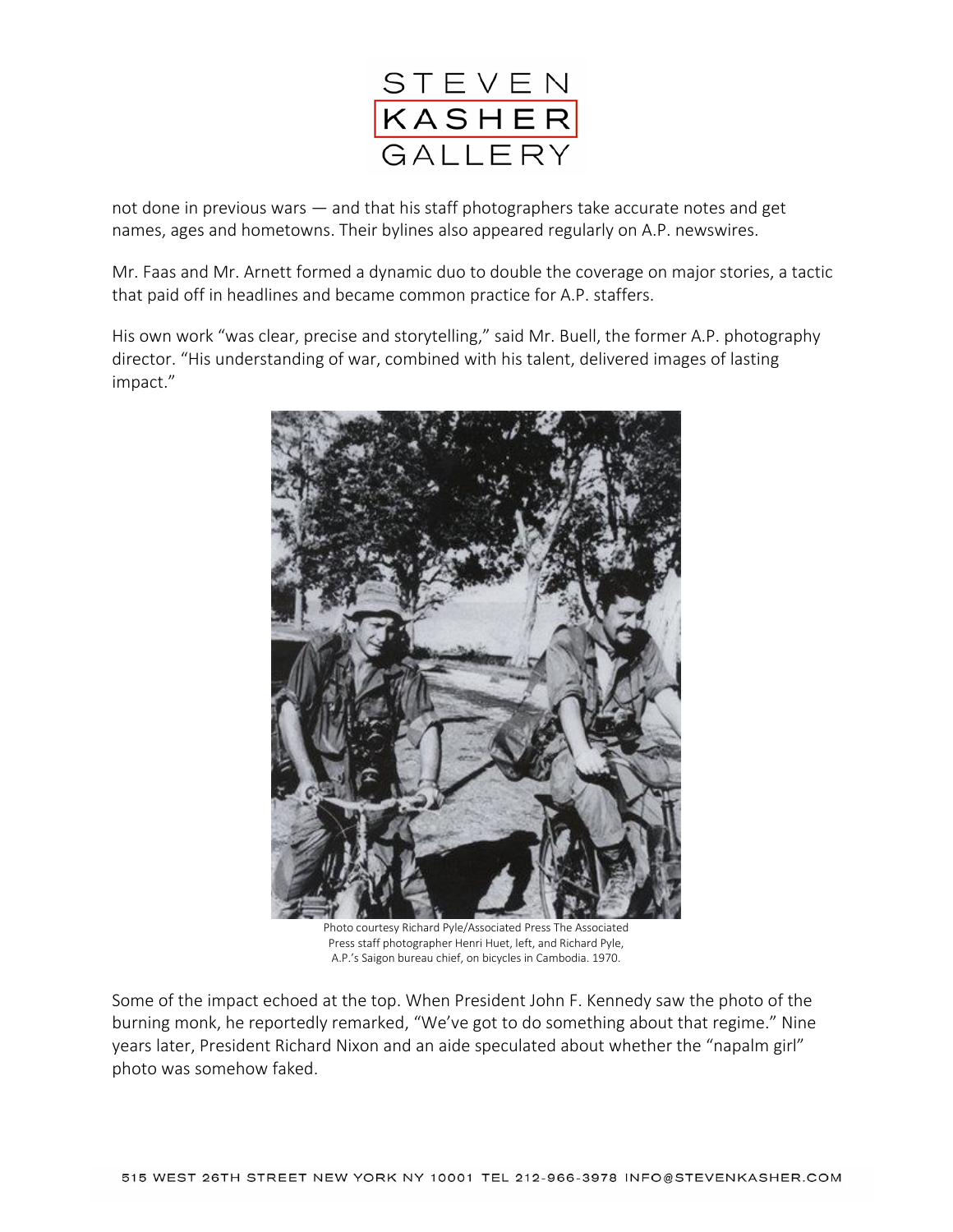

But for all their dramatic effect, and despite some who insist otherwise, none of the photos had enough impact to end, or even shorten, a war that went on for three more years after Nick Ut's shutter clicked.

There were other truths, not necessarily elusive but not widely known, either. One was that despite the much-advertised animosity between the military and the news media, which degenerated into groundless accusations of press "disloyalty" and occasional shouting matches at the daily "Five O'Clock Follies" military briefings — the Pentagon recognized that the press belonged on the battlefield, and made every effort to get us to and from action we could not reach on our own.

The troops in combat regarded us with a mixture of awe, curiosity and contempt for being there voluntarily. But we learned that they wanted us to be there, to show and tell people back home what they were enduring. At the same time, some United States officials privately resented the press and discussed ways to impose censorship, ultimately conceding that it was impossible without World War II-type control of communications and a compliant media.

What ultimately resulted from post-Vietnam deliberations was the new policy of "embedding" journalists with specific units, a ploy that actually restricts the press while silencing any complaints about being denied access.

Another little-known fact was that, according to the author William Hammond of the Army's Center of Military History, only about a third of accredited journalists in Vietnam actually covered combat operations. The news agencies, led by A.P. and United Press International; major newspapers and magazines; and, not least, the television networks were always there, with support staff, spouses and others holding down the media rear. Virtually all who did go to the field, even television crews encumbered by their own equipment, carried still cameras and sold film to the wires and newspapers. Given their unique access and freedom to report, it would have been insanely foolish not to.

The reality was that, by the nature of their craft, the professional photographers were exposed to the greatest risks. All four A.P. staffers killed in combat in Vietnam, for example, were photographers. Bernard Kolenberg, a former upstate New York newspaperman, was killed in a midair collision of Vietnamese aircraft shortly after joining A.P. in Saigon in 1965. Ten days later, Huynh Thanh My, the older brother of Nick Ut, was killed in the Mekong Delta; he was the first Vietnamese journalist to die in the war. Oliver Noonan, working for A.P. while on leave from a Boston newspaper, died in a helicopter shootdown near Da Nang in August 1969.

And Henri Huet, a French-Vietnamese photojournalist acclaimed by some as the war's finest, perished with three other photographers in a February 1971 helicopter shootdown over Laos.